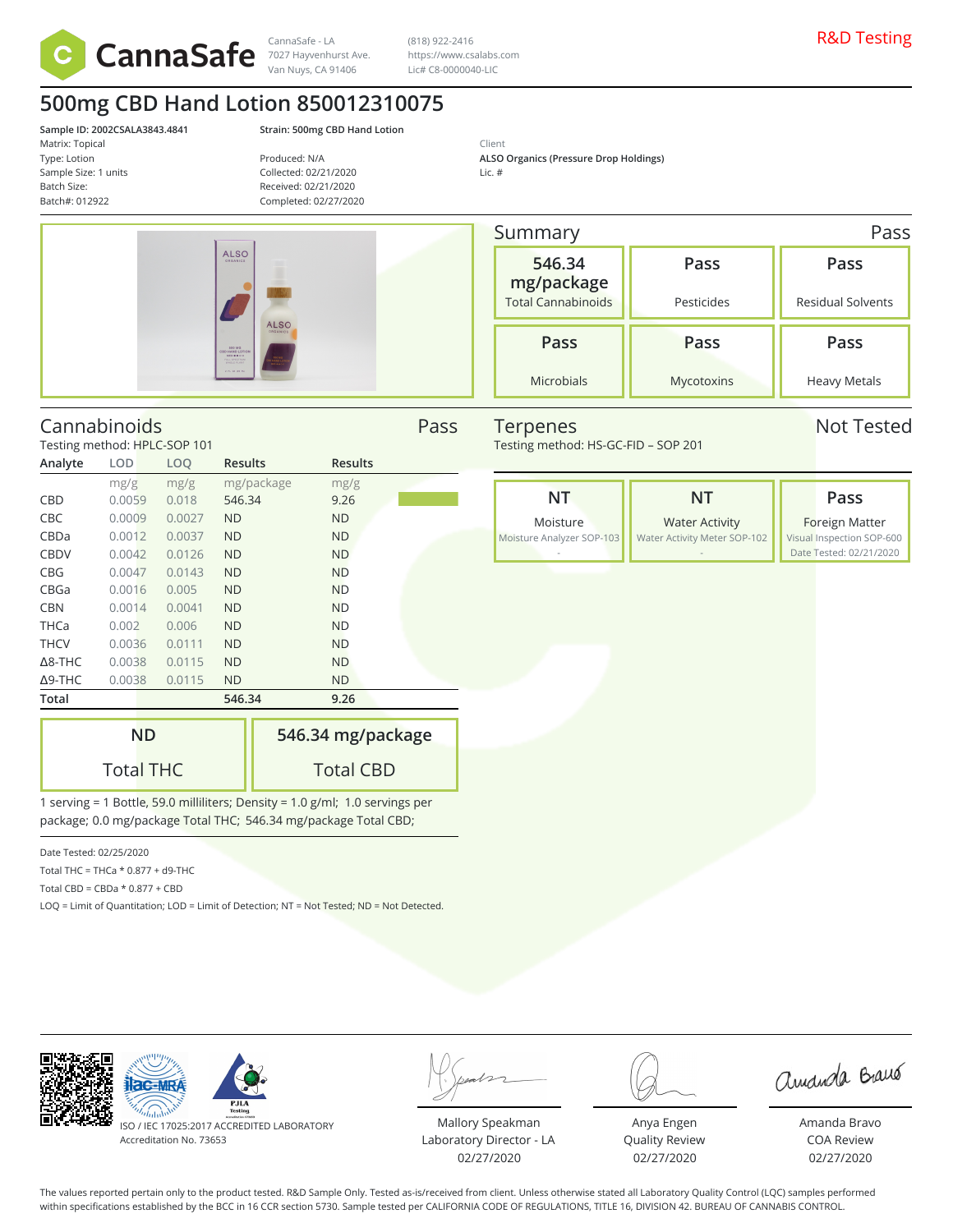

Van Nuys, CA 91406

(818) 922-2416 https://www.csalabs.com Lic# C8-0000040-LIC

**500mg CBD Hand Lotion 850012310075**

Matrix: Topical Type: Lotion Sample Size: 1 units Batch Size: Batch#: 012922

**Sample ID: 2002CSALA3843.4841 Strain: 500mg CBD Hand Lotion**

| Produced: N/A         |  |
|-----------------------|--|
| Collected: 02/21/2020 |  |
| Received: 02/21/2020  |  |
| Completed: 02/27/2020 |  |
|                       |  |

Client **ALSO Organics (Pressure Drop Holdings)** Lic. #

# Pesticides Pass

Testing method: LCMS & GCMS-SOP 301 and 302

| Analyte             | <b>LOD</b> | LOQ       | Limit     | <b>Results</b> | <b>Status</b> | Analyte                   | <b>LOD</b>   | LOO       | Limit     | <b>Results</b> | Status |
|---------------------|------------|-----------|-----------|----------------|---------------|---------------------------|--------------|-----------|-----------|----------------|--------|
|                     | $\mu$ g/g  | $\mu$ g/g | $\mu$ g/g | $\mu$ g/g      |               |                           | $\mu$ g/g    | $\mu$ g/g | $\mu$ g/g | µg/g           |        |
| Abamectin           | 0.0009     | 0.003     | 0.3       | <b>ND</b>      | Pass          | Fludioxonil               | 0.0143 0.048 |           | 30.0      | <b>ND</b>      | Pass   |
| Acephate            | 0.005      | 0.017     | 5.0       | <b>ND</b>      | Pass          | Hexythiazox               | 0.0237       | 0.079     | 2.0       | <b>ND</b>      | Pass   |
| Acequinocyl         | 0.0193     | 0.064     | 4.0       | <b>ND</b>      | Pass          | Imazalil *                | 0.0077       | 0.026     | 0.0077    | <b>ND</b>      | Pass   |
| Acetamiprid         | 0.0073     | 0.024     | 5.0       | <b>ND</b>      | Pass          | Imidacloprid              | 0.0053       | 0.018     | 3.0       | <b>ND</b>      | Pass   |
| Aldicarb *          | 0.0094     | 0.031     | 0.0094    | <b>ND</b>      | Pass          | Kresoxim Methyl           | 0.0182       | 0.061     | 1.0       | <b>ND</b>      | Pass   |
| Azoxystrobin        | 0.015      | 0.05      | 40.0      | <b>ND</b>      | Pass          | Malathion                 | 0.015        | 0.05      | 5.0       | <b>ND</b>      | Pass   |
| Bifenazate          | 0.0129     | 0.043     | 5.0       | <b>ND</b>      | Pass          | Metalaxyl                 | 0.0076       | 0.025     | 15.0      | <b>ND</b>      | Pass   |
| <b>Bifenthrin</b>   | 0.029      | 0.097     | 0.5       | <b>ND</b>      | Pass          | Methiocarb *              | 0.0103       | 0.034     | 0.0103    | <b>ND</b>      | Pass   |
| <b>Boscalid</b>     | 0.0172     | 0.058     | 10.0      | <b>ND</b>      | Pass          | Methomyl                  | 0.0109       | 0.036     | 0.1       | <b>ND</b>      | Pass   |
| Captan              | 0.036      | 0.12      | 5.0       | <b>ND</b>      | Pass          | Methyl Parathion *        | 0.0091       | 0.0303    | 0.0091    | <b>ND</b>      | Pass   |
| Carbaryl            | 0.0542     | 0.181     | 0.5       | <b>ND</b>      | Pass          | Mevinphos *               | 0.0041       | 0.014     | 0.0041    | <b>ND</b>      | Pass   |
| Carbofuran *        | 0.0077     | 0.026     | 0.0077    | <b>ND</b>      | Pass          | Myclobutanil              | 0.01         | 0.033     | 9.0       | <b>ND</b>      | Pass   |
| Chlorantraniliprole | 0.0095     | 0.032     | 40.0      | <b>ND</b>      | Pass          | Naled                     | 0.0107       | 0.036     | 0.5       | <b>ND</b>      | Pass   |
| Chlordane *         | 0.0055     | 0.0182    | 0.0055    | <b>ND</b>      | Pass          | Oxamyl                    | 0.0071       | 0.024     | 0.2       | <b>ND</b>      | Pass   |
| Chlorfenapyr *      | 0.0048     | 0.0159    | 0.0048    | <b>ND</b>      | Pass          | Paclobutrazol *           | 0.0092       | 0.031     | 0.0092    | <b>ND</b>      | Pass   |
| Chlorpyrifos *      | 0.0197     | 0.066     | 0.0197    | <b>ND</b>      | Pass          | Pentachloronitrobenzene   | 0.0084       | 0.0279    | 0.2       | <b>ND</b>      | Pass   |
| Clofentezine        | 0.0216     | 0.072     | 0.5       | <b>ND</b>      | Pass          | Permethrin                | 0.0142       | 0.048     | 20.0      | <b>ND</b>      | Pass   |
| Coumaphos *         | 0.0196     | 0.065     | 0.0196    | <b>ND</b>      | Pass          | Phosmet                   | 0.0138       | 0.046     | 0.2       | <b>ND</b>      | Pass   |
| Cyfluthrin          | 0.0107     | 0.036     | 1.0       | <b>ND</b>      | Pass          | <b>Piperonyl Butoxide</b> | 0.0156 0.052 |           | 8.0       | <b>ND</b>      | Pass   |
| Cypermethrin        | 0.0105     | 0.035     | 1.0       | <b>ND</b>      | Pass          | Prallethrin               | 0.018        | 0.06      | 0.4       | <b>ND</b>      | Pass   |
| Daminozide *        | 0.0052     | 0.017     | 0.0052    | <b>ND</b>      | Pass          | Propiconazole             | 0.013        | 0.043     | 20.0      | <b>ND</b>      | Pass   |
| DDVP *              | 0.0081     | 0.027     | 0.0081    | <b>ND</b>      | Pass          | Propoxur *                | 0.0097       | 0.033     | 0.0097    | <b>ND</b>      | Pass   |
| Diazinon            | 0.0134     | 0.045     | 0.2       | <b>ND</b>      | Pass          | Pyrethrins                | 0.0025       | 0.008     | 1.0       | <b>ND</b>      | Pass   |
| Dimethoate *        | 0.0083     | 0.028     | 0.0083    | <b>ND</b>      | Pass          | Pyridaben                 | 0.0236       | 0.079     | 3.0       | <b>ND</b>      | Pass   |
| Dimethomorph        | 0.0025     | 0.008     | 20.0      | <b>ND</b>      | Pass          | Spinetoram                | 0.0042       | 0.014     | 3.0       | <b>ND</b>      | Pass   |
| Ethoprophos *       | 0.0112     | 0.037     | 0.0112    | <b>ND</b>      | Pass          | Spinosad                  | 0.0002       | 0.001     | 3.0       | <b>ND</b>      | Pass   |
| Etofenprox *        | 0.0247     | 0.082     | 0.0247    | <b>ND</b>      | Pass          | Spiromesifen              | 0.0199       | 0.066     | 12.0      | <b>ND</b>      | Pass   |
| Etoxazole           | 0.0269     | 0.09      | 1.5       | <b>ND</b>      | Pass          | Spirotetramat             | 0.0068       | 0.023     | 13.0      | <b>ND</b>      | Pass   |
| Fenhexamid          | 0.0215     | 0.072     | 10.0      | <b>ND</b>      | Pass          | Spiroxamine *             | 0.0065       | 0.022     | 0.0065    | <b>ND</b>      | Pass   |
| Fenoxycarb *        | 0.0186     | 0.062     | 0.0186    | <b>ND</b>      | Pass          | Tebuconazole              | 0.0099       | 0.033     | 2.0       | <b>ND</b>      | Pass   |
| Fenpyroximate       | 0.0253     | 0.084     | 2.0       | <b>ND</b>      | Pass          | Thiacloprid *             | 0.0094       | 0.031     | 0.0094    | <b>ND</b>      | Pass   |
| Fipronil *          | 0.0228     | 0.076     | 0.0228    | <b>ND</b>      | Pass          | Thiamethoxam              | 0.005        | 0.017     | 4.5       | <b>ND</b>      | Pass   |
| Flonicamid          | 0.0073     | 0.024     | 2.0       | <b>ND</b>      | Pass          | Trifloxystrobin           | 0.0192       | 0.064     | 30.0      | <b>ND</b>      | Pass   |

Date Tested: 02/24/2020

\* Denotes Category I pesticides, which fail when detected; LOQ = Limit of Quantitation; LOD = Limit of Detection; NT = Not Tested; ND = Not Detected.





ISO / IEC 17025:2017 ACCREDITED LABORATORY Accreditation No. 73653

Mallory Speakman Laboratory Director - LA 02/27/2020

Anya Engen Quality Review 02/27/2020

amanda Braus

Amanda Bravo COA Review 02/27/2020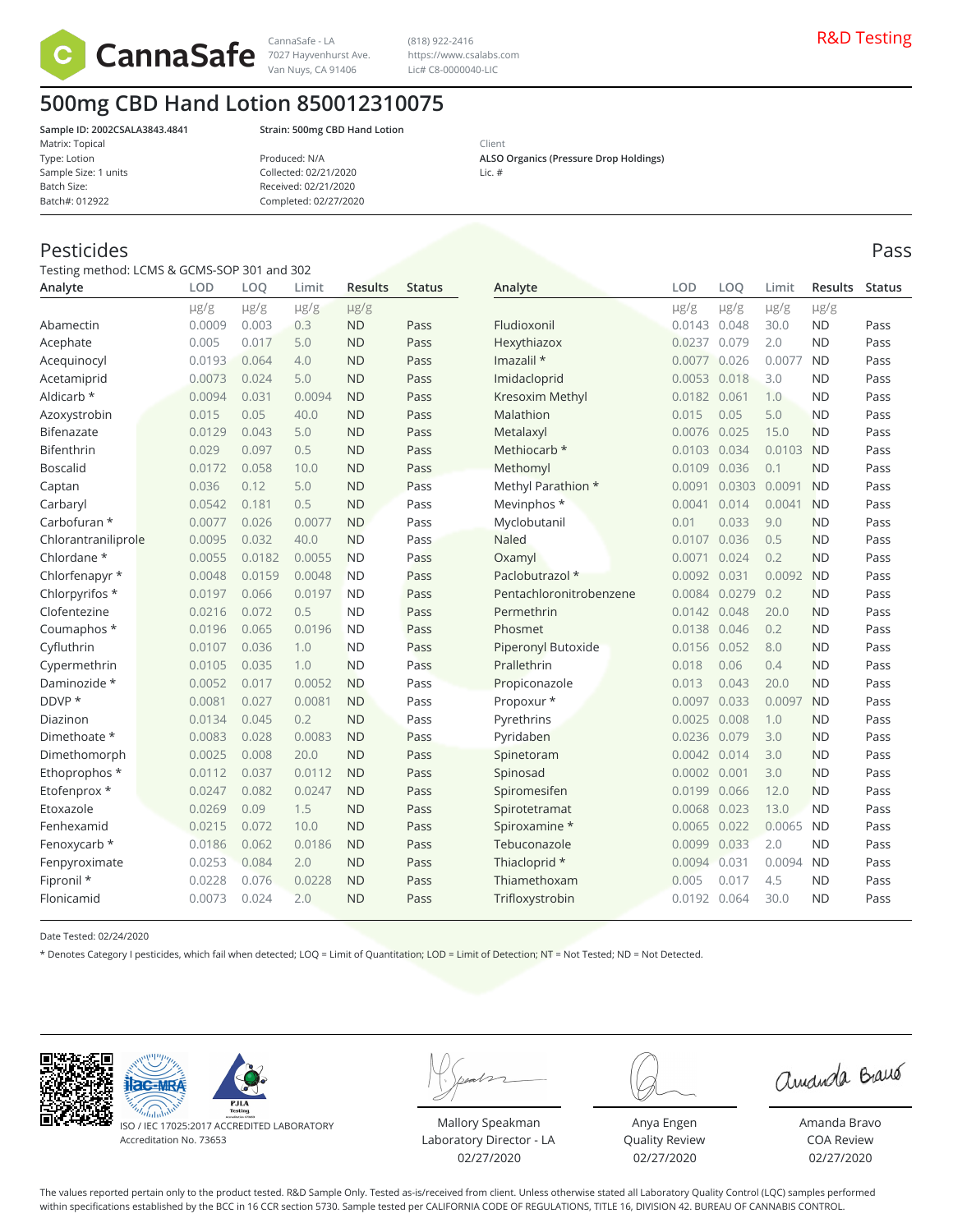

Van Nuys, CA 91406

(818) 922-2416 https://www.csalabs.com Lic# C8-0000040-LIC

# **500mg CBD Hand Lotion 850012310075**

Matrix: Topical Type: Lotion Sample Size: 1 units Batch Size: Batch#: 012922

**Sample ID: 2002CSALA3843.4841 Strain: 500mg CBD Hand Lotion**

| Produced: N/A         |  |
|-----------------------|--|
| Collected: 02/21/2020 |  |
| Received: 02/21/2020  |  |
| Completed: 02/27/2020 |  |
|                       |  |

Client **ALSO Organics (Pressure Drop Holdings)** Lic. #

# Microbials Pass

Testing method: PCR-SOP 400

| Testing method: PCR-SOP 400   |              |               |  |  |  |  |  |
|-------------------------------|--------------|---------------|--|--|--|--|--|
| Analyte                       | Result       | <b>Status</b> |  |  |  |  |  |
| Aspergillus flavus            | Not Detected | Pass          |  |  |  |  |  |
| Aspergillus fumigatus         | Not Detected | Pass          |  |  |  |  |  |
| Aspergillus niger             | Not Detected | Pass          |  |  |  |  |  |
| Aspergillus terreus           | Not Detected | Pass          |  |  |  |  |  |
| Salmonella                    | Not Detected | Pass          |  |  |  |  |  |
| Shiga toxin-producing E. Coli | Not Detected | Pass          |  |  |  |  |  |
|                               |              |               |  |  |  |  |  |

Date Tested: 02/24/2020

LOQ = Limit of Quantitation; LOD = Limit of Detection; NT = Not Tested; ND = Not Detected.

## Mycotoxins Pass

### Testing method: LCMS-SOP 301

| Testing method: LCMS-SOP 301 |        |            |       |                |               |  |
|------------------------------|--------|------------|-------|----------------|---------------|--|
| Analyte                      | LOD    | LOQ.       | Limit | <b>Results</b> | <b>Status</b> |  |
|                              | µg/kg  | $\mu$ g/kg | µg/kg | µg/kg          |               |  |
| Aflatoxin B1                 | 0.0036 | 0.012      |       | <b>ND</b>      | Tested        |  |
| Aflatoxin B2                 | 0.0092 | 0.031      |       | <b>ND</b>      | Tested        |  |
| Aflatoxin G1                 | 0.0058 | 0.019      |       | <b>ND</b>      | <b>Tested</b> |  |
| Aflatoxin G2                 | 0.0034 | 0.011      |       | <b>ND</b>      | <b>Tested</b> |  |
| <b>Total Aflatoxins</b>      |        |            | 20.0  | <b>ND</b>      | Pass          |  |
| Ochratoxin A                 | 0.0113 | 0.038      | 20.0  | <b>ND</b>      | Pass          |  |
|                              |        |            |       |                |               |  |

Date Tested: 02/25/2020

LOQ = Limit of Quantitation; LOD = Limit of Detection; NT = Not Tested; ND = Not Detected.

# **Heavy Metals** Pass Passet in the contract of the contract of the contract of the contract of the contract of the contract of the contract of the contract of the contract of the contract of the contract of the contract of

Testing method: ICPMS-SOP 502

| <b>I COULT INCLUDED</b> IN THE INTERNATIONAL |           |           |           |                |               |  |  |  |  |
|----------------------------------------------|-----------|-----------|-----------|----------------|---------------|--|--|--|--|
| Analyte                                      | LOD       | LOO       | Limit     | <b>Results</b> | <b>Status</b> |  |  |  |  |
|                                              | $\mu$ g/g | $\mu$ g/g | $\mu$ g/g | $\mu$ g/g      |               |  |  |  |  |
| Arsenic                                      | 0.02      | 0.06      |           | <b>ND</b>      | Pass          |  |  |  |  |
| Cadmium                                      | 0.03      |           | 0.5       | <b>ND</b>      | Pass          |  |  |  |  |
| Lead                                         | 0.002     | 0.005     | 0.5       | 0.042          | Pass          |  |  |  |  |
| Mercury                                      | 0.02      | 0.06      | 3.0       | <b>ND</b>      | Pass          |  |  |  |  |
|                                              |           |           |           |                |               |  |  |  |  |

Date Tested: 02/24/2020

LOQ = Limit of Quantitation; LOD = Limit of Detection; NT = Not Tested; ND = Not Detected.



ISO / IEC 17025:2017 ACCREDITED LABORATORY Accreditation No. 73653

Mallory Speakman Laboratory Director - LA 02/27/2020

Anya Engen Quality Review 02/27/2020

amanda Braus

Amanda Bravo COA Review 02/27/2020